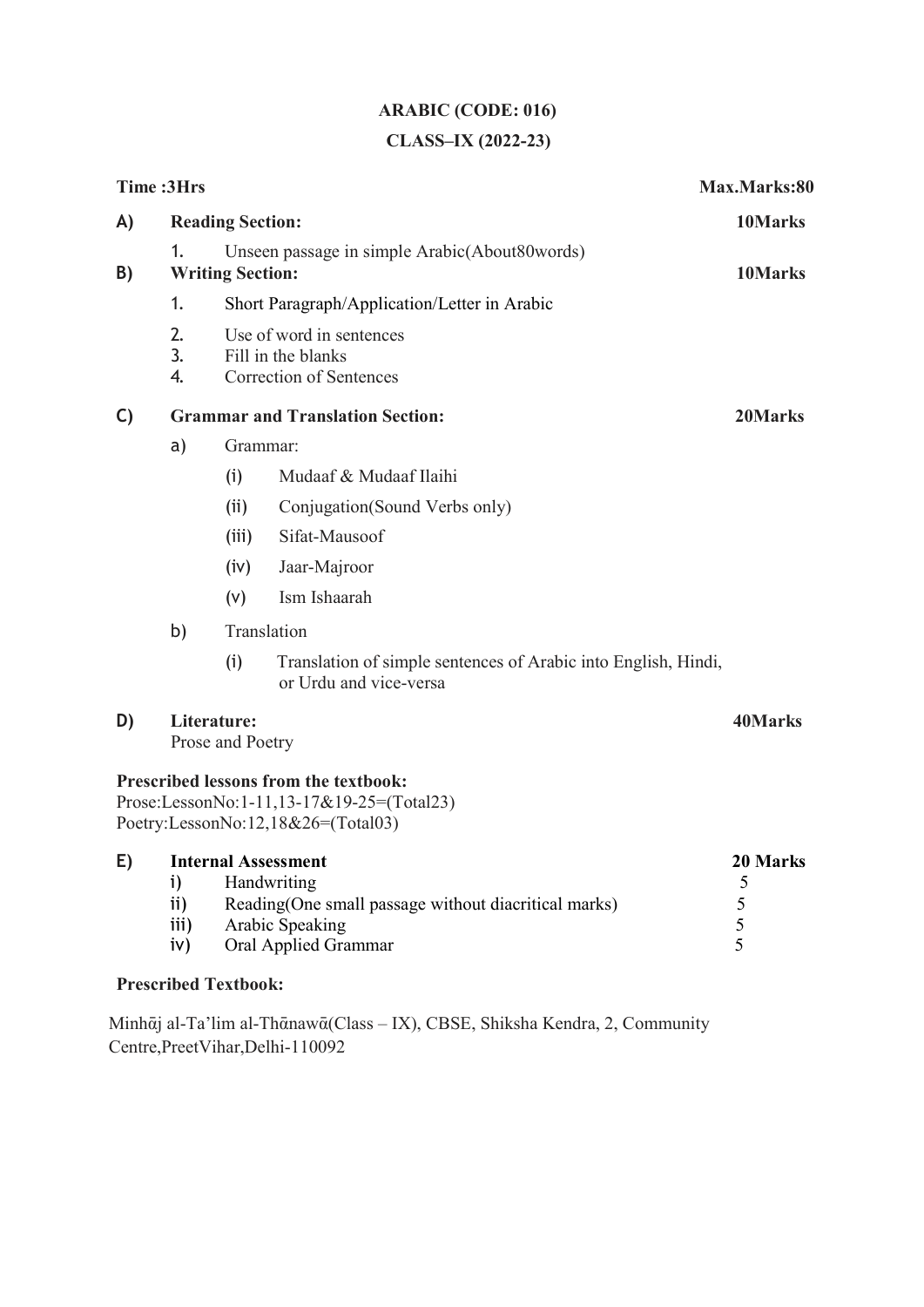# **ARABIC (Code: 016)**

### **CLASS: X (2022-23)**

| Max.Marks:80<br><b>Time:3Hrs</b>                                                                                                                                     |                                         |                                                                                                                                                                                                       |                                                                                                 |         |  |  |
|----------------------------------------------------------------------------------------------------------------------------------------------------------------------|-----------------------------------------|-------------------------------------------------------------------------------------------------------------------------------------------------------------------------------------------------------|-------------------------------------------------------------------------------------------------|---------|--|--|
| A)                                                                                                                                                                   | <b>Reading Section:</b>                 | 10Marks                                                                                                                                                                                               |                                                                                                 |         |  |  |
| B)                                                                                                                                                                   | 1.<br>1.<br>2.<br>3.<br>4.              | Unseen passage of simple Arabic(About80words)<br><b>Writing Section:</b><br>Short Paragraph/Application/Letter in Arabic<br>Use of word in sentences<br>Fill in the blanks<br>Correction of Sentences |                                                                                                 |         |  |  |
| C)                                                                                                                                                                   | <b>Grammar and Translation Section:</b> | 20 Marks                                                                                                                                                                                              |                                                                                                 |         |  |  |
|                                                                                                                                                                      | a)                                      | Grammar:                                                                                                                                                                                              |                                                                                                 |         |  |  |
|                                                                                                                                                                      |                                         | (i)                                                                                                                                                                                                   | F'il, Faa'iland Maf'ool Bihi                                                                    |         |  |  |
|                                                                                                                                                                      |                                         | (ii)                                                                                                                                                                                                  | Marfoo'aat (Mubthada, Khabr, Faa'l, Naa'ibFaa'il, Ism<br>Kaa'nawaakhawat, Khabr Inna waakhawat) |         |  |  |
|                                                                                                                                                                      |                                         | (iii)                                                                                                                                                                                                 | Mansoobaat(Mafoo'l, Khal, KabrKaa'nawaakhawat, Ism Inna<br>waakhawat)                           |         |  |  |
|                                                                                                                                                                      |                                         | (iv)                                                                                                                                                                                                  | Pronouns (MuthasilwaMunfasil)                                                                   |         |  |  |
|                                                                                                                                                                      |                                         | (v)                                                                                                                                                                                                   | Dual                                                                                            |         |  |  |
|                                                                                                                                                                      |                                         | (vi)                                                                                                                                                                                                  | HuroofAl-NawaasiborAl-Jawaazim                                                                  |         |  |  |
|                                                                                                                                                                      |                                         | (vii)                                                                                                                                                                                                 | Jam'SaalimandJam'Mukassar.                                                                      |         |  |  |
|                                                                                                                                                                      |                                         | (viii)                                                                                                                                                                                                | Numberofwords1-10withtheirMa'dood                                                               |         |  |  |
|                                                                                                                                                                      | b)                                      |                                                                                                                                                                                                       | Translation                                                                                     |         |  |  |
|                                                                                                                                                                      |                                         | (i)                                                                                                                                                                                                   | Translation of simple sentences of Arabic into English,<br>Hindi, or Urdu and vice-versa        |         |  |  |
| D)                                                                                                                                                                   | Literature:<br>Prose and Poetry         | 40Marks                                                                                                                                                                                               |                                                                                                 |         |  |  |
|                                                                                                                                                                      |                                         | Poetry:4,8,14&18(Total-4)                                                                                                                                                                             | Prescribed lessons from the textbook:<br>Prose:LessonNo:1-3,5-7&9-13,15-17,19-20(Total-16)      |         |  |  |
| $\bf{F})$                                                                                                                                                            |                                         |                                                                                                                                                                                                       | <b>Internal Assessment</b>                                                                      | 20Marks |  |  |
| Handwriting<br>5<br>(i)<br>$rac{5}{5}$<br>Reading(One small passage without diacritical marks)<br>(ii)<br>(iii) Arabic Speaking<br>5<br>Oral Applied Grammar<br>(iv) |                                         |                                                                                                                                                                                                       |                                                                                                 |         |  |  |

#### **Prescribed Textbook:**

Minhᾱj al-Ta'lim al-Thᾱnawᾱ(Class – X), CBSE, Shiksha Kendra, 2, Community Centre,PreetVihar,Delhi-110092